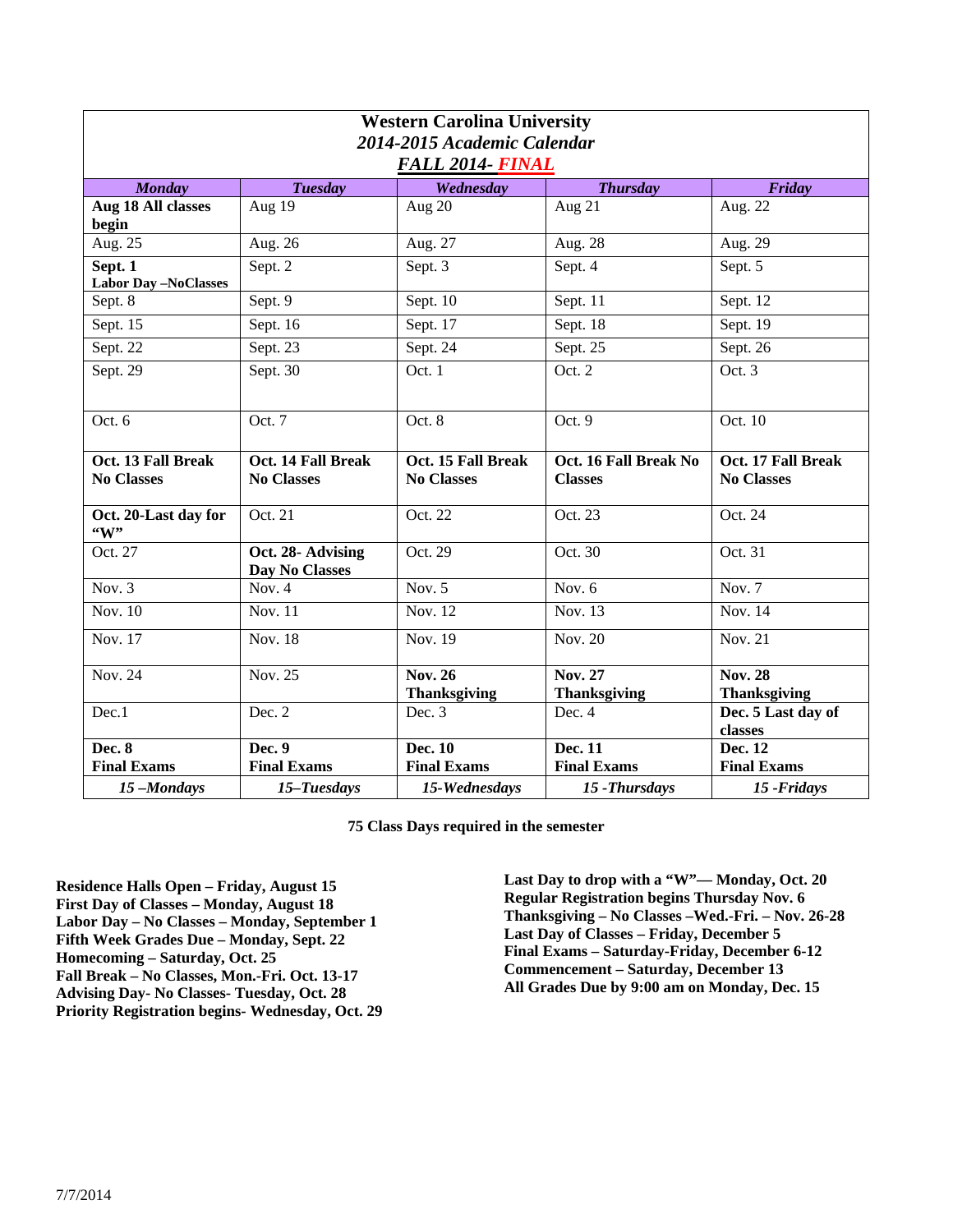| <b>Western Carolina University</b><br><b>Academic Calendar</b><br><b>SPRING 2015-FINAL</b> |                                            |                                            |                                             |                                             |  |
|--------------------------------------------------------------------------------------------|--------------------------------------------|--------------------------------------------|---------------------------------------------|---------------------------------------------|--|
| <b>Monday</b>                                                                              | <b>Tuesday</b>                             | Wednesday                                  | <b>Thursday</b>                             | Friday                                      |  |
|                                                                                            |                                            |                                            |                                             |                                             |  |
|                                                                                            |                                            |                                            | <b>Jan. 8 Orientation</b><br>& Registration | Jan. 9 Orientation &<br><b>Registration</b> |  |
| Jan. 12 All classes<br>begin                                                               | Jan. 13                                    | Jan.14                                     | Jan. 15                                     | Jan. 16                                     |  |
| Jan. 19-<br><b>MLK Holiday -</b><br><b>No Classes</b>                                      | Jan. 20                                    | Jan. 21                                    | Jan. 22                                     | Jan. 23                                     |  |
| Jan. 26                                                                                    | Jan. 27                                    | Jan. 28                                    | Jan. 29                                     | Jan. 30                                     |  |
| Feb. 2                                                                                     | Feb. 3                                     | Feb. 4                                     | Feb. 5                                      | Feb. 6                                      |  |
| Feb. 9                                                                                     | Feb.10                                     | Feb.11                                     | Feb. 12                                     | Feb. 13                                     |  |
| Feb. 16                                                                                    | Feb. 17                                    | Feb. 18                                    | Feb. 19                                     | Feb. 20                                     |  |
| Feb. 23                                                                                    | Feb. 24 Advising<br>Day No Classes         | Feb. 25                                    | Feb. 26                                     | Feb. 27                                     |  |
| Mar. 2                                                                                     | Mar. 3                                     | Mar. 4                                     | Mar. 5                                      | Mar. 6                                      |  |
| Mar. 9- Spring<br><b>Break No Classes</b>                                                  | Mar. 10- Spring<br><b>Break No Classes</b> | Mar. 11- Spring<br><b>Break No Classes</b> | Mar. 12- Spring<br><b>Break No Classes</b>  | Mar. 13- Spring<br><b>Break No Classes</b>  |  |
| Mar. 16-Last Day<br>for "W"                                                                | Mar. 17                                    | Mar. 18                                    | Mar. 19                                     | Mar. 20                                     |  |
| Mar. 23                                                                                    | Mar. 24                                    | Mar. 25                                    | Mar. 26                                     | Mar. 27                                     |  |
| Mar. 30                                                                                    | Mar. 31                                    | Apr. 1 No Classes                          | Apr. 2 No Classes                           | Apr. 3 No Classes                           |  |
| Apr. 6                                                                                     | Apr. 7                                     | Apr. 8                                     | Apr. 9                                      | Apr. 10                                     |  |
| Apr. 13                                                                                    | Apr. 14                                    | Apr. 15                                    | Apr. 16                                     | Apr. 17                                     |  |
| Apr. 20                                                                                    | Apr.21                                     | Apr. 22                                    | Apr. 23                                     | Apr. 24                                     |  |
| Apr. 27                                                                                    | Apr. $28$                                  | Apr. 29                                    | Apr. 30                                     | May 1                                       |  |
| <b>May 4- Final Exams</b>                                                                  | May 5- Final Exams                         | May 6- Final Exams                         | May 7- Final Exams                          | May 8- Final Exams                          |  |
| 15-Mondays                                                                                 | 15-Tuesdays                                | 15-Wednesdays                              | 15-Thursdays                                | 15-Fridays                                  |  |

**75 Class Days required in the semester** 

**Residence Halls Open – Friday, January 9 Orientation – Thursday-Friday, January 8-9 First Day of Classes – Monday, January 12 Martin Luther King Holiday - Monday, January 19 Fifth Week Grades Due – Monday, February 16 Advising Day—No Classes—Tuesday, Feb. 24 Priority Registration begins-Wednesday, Feb. 25 Regular Registration begins- Tuesday, March 3** 

**Spring Break –Monday-Friday, Mar. 9-13 Last Day to drop with a "W" – Monday, March 16 No Classes-Wednesday-Friday, April 1-3 Last Day of Classes – Friday, May 1 Final Exams – Saturday-Friday, May 2-8 Commencement (graduate) – Friday, May 8 Commencement (undergraduate) – Sat., May 9 All Grades Due by 10 AM on Monday, May 11**